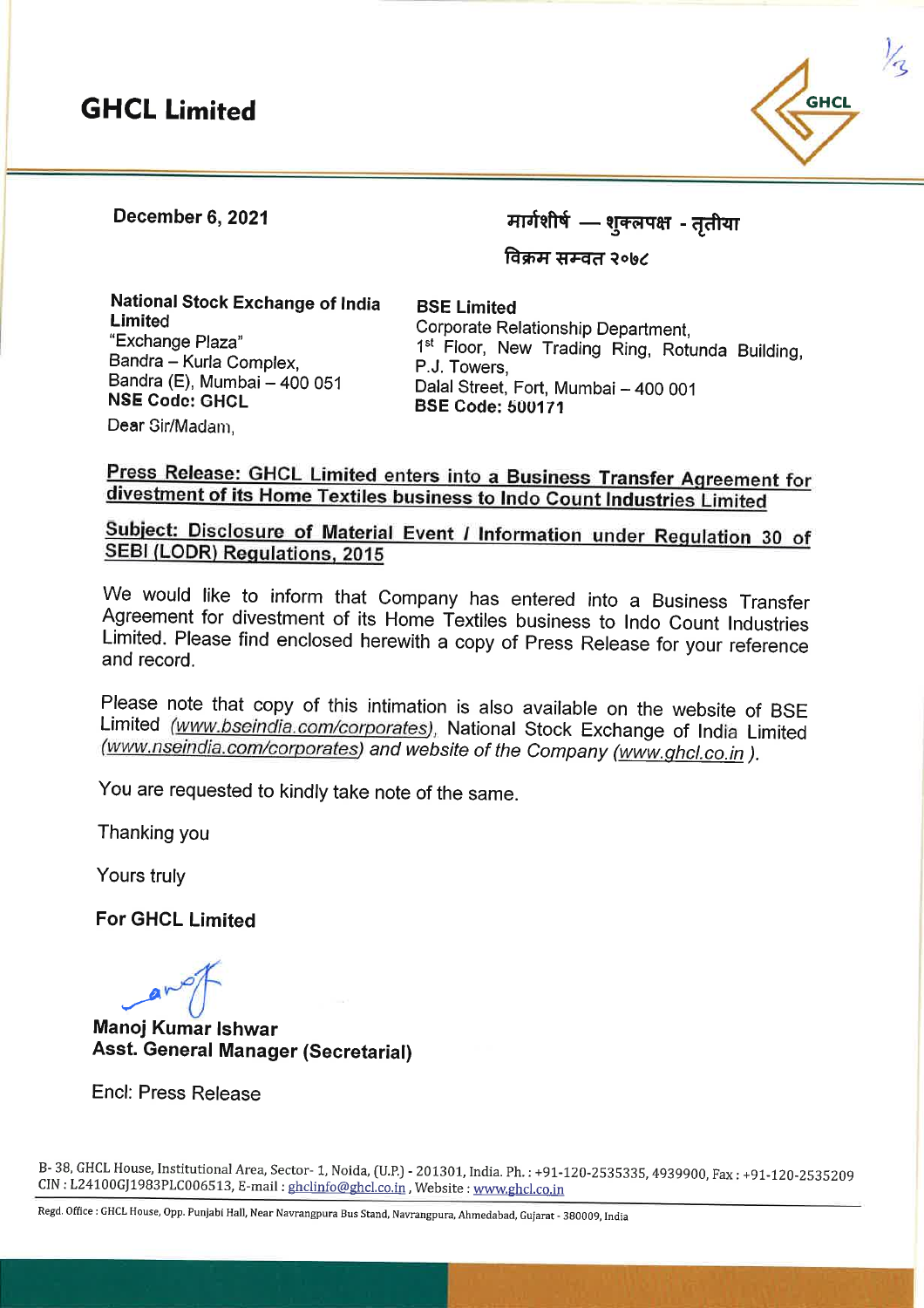## **GHCL Limited enters into a Business Transfer Agreement for divestment of its Home Textiles business to lndo Count Industries Limited**

GHCL Limited **("GHCL"** or **"the Company"** or **"Our")** is a well-diversified Company having presence in chemicals, textiles and consumer products segment. GHCL is one of the leading manufacturers of soda Ash, being its core business and a strategic growth pillar.

With a view to have greater focus on its various businesses (i.e., Chemicals and Textiles), GHCL initiated the process of carving out its Textiles Business into GHCL Textiles Limited, in order to segregate both businesses and to have two separate listed entities, with mirror shareholding. Presently, the Scheme is under implementation.

In the interim, GHCL has got an opportunity to unlock value of its Home Textiles business **('HT Business'),** not being its strategic growth area, by divesting the same to lndo Count Industries Limited **(lndo Count').** The Company believes that this sale would unlock the value for its stakeholders as the proceeds of the sale would be used to grow its core business of Chemicals. Accordingly, the Company is modifying its strategy to unlock greater value for its stakeholders wherein the HT business would be transferred to lndo Count by way of a Business Transfer Agreement dated December 6, 2021 **("BTA")**  and the remainder of the Textile business (i.e., Spinning Division) shall be demerged into GHCL Textiles Limited, subject to requisite approvals.

The Company believes that the divestment of HT Business is a significant value unlocking exercise for GHCL and its stakeholders, which would enable GHCL to continue to focus on its strategic growth pillar, i.e., Chemical business, where it has the opportunity to undertake various initiatives, such as, greenfield expansion, increasing its product baskets, enhancing the capacity of refined bio-carbonate business, enter into JV's/ arrangements, exploring opportunities in automation.

The Company expects to realise a consolidated sum of **INR 596 crores** from the divestment of its Business, as follows:

- Transfer of HT Business will be made for a consideration of lNR 539 crores of which fixed consideration is INR 340 crores and balance INR 199 crores is towards net realizable current assets (subject to certain adjustments in accordance with the STA), to be paid by lndo Count to GHCL;
- In line with the group's decision of a complete divestment of HT Business, the Company's US based subsidiary, Grace Home Fashions LLC (GHF), has also entered into an Asset Transfer Agreement **('AT A')** for transfer of identified assets (i.e., inventory and intellectual property) to lndo Count Global Inc., USA, a US subsidiary of lndo Count for an agreed consideration of INR 37 crores (subject to certain adjustments as provided for under the ATA, if any); and
- In addition, the Company/GHF expects to realise INR 20 crores on its own account.

Following from the above, the Board of Directors of GHCL have duly considered and approved the following actions in its board meeting:

- 1. Modification of the ongoing Scheme of Demerger of the entire textile business in the following manner:
	- **4.** Withdrawal of the current Scheme of Textile Business, subject to receipt of NCL T approval; and
	- **4** Demerger of the remaining Textiles Business (i.e., Spinning Division) of the Company to GHCL Textiles Limited, which will have mirror shareholding as that of GHCL Limited, subject to receipt of requisite approvals.